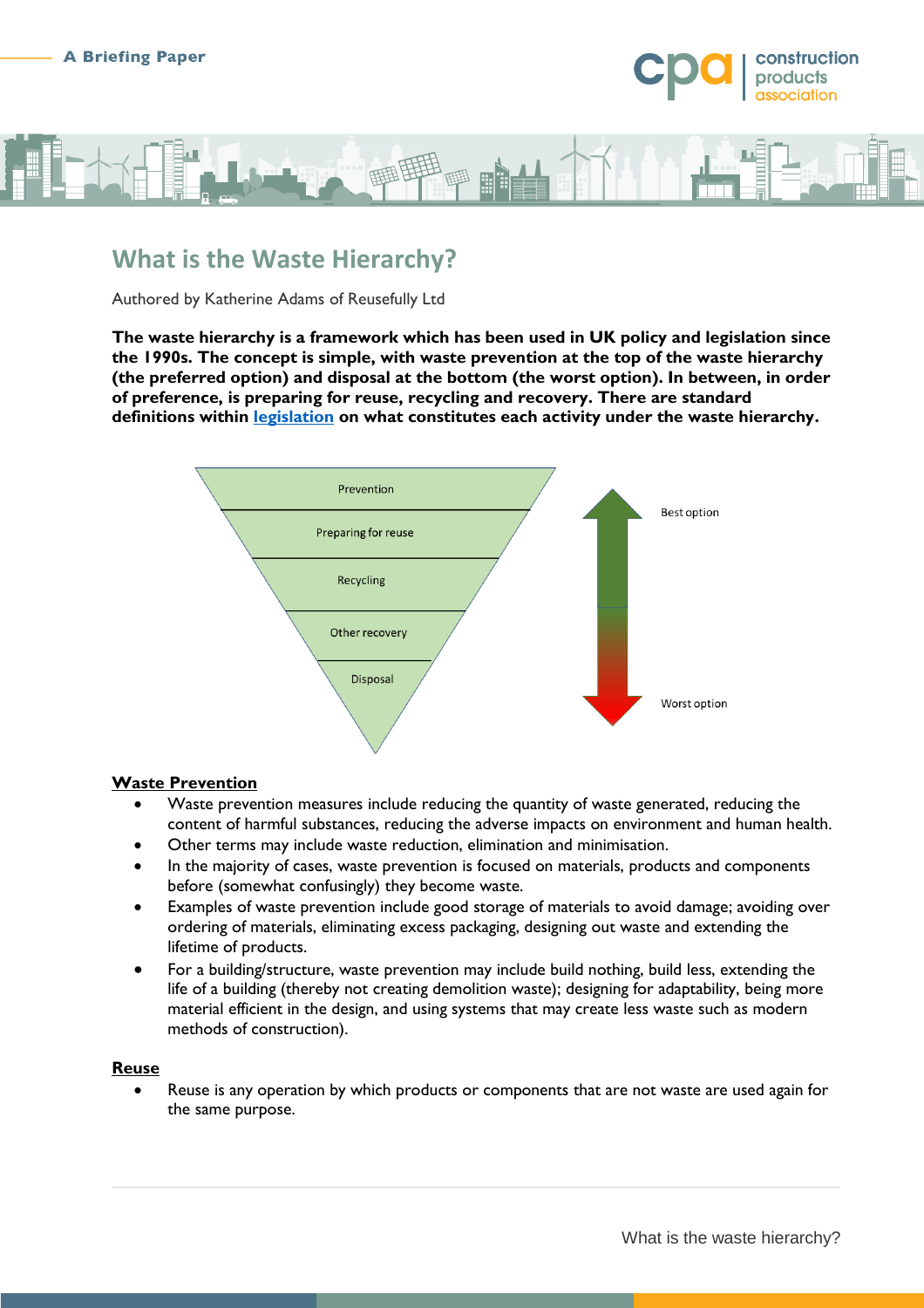- Preparing for reuse is checking, cleaning or repairing products or components of products that have become waste to enable them to be reused without any other pre-processing.
- Other terms that encompass reuse are remanufacture, refurbishment, repair, and reclamation/salvage.
- Examples include reclaimed bricks, the reuse of steel beams and reusable packaging systems. Examples of remanufacture can be found for lighting. Reclamation/salvage is often used for reusing architectural items.
- At a building level, the refurbishment of a building is reuse.
- Often, reuse is conflated with recycling, but they are two different activities. Reuse may be seen as a waste prevention activity.

# **Recycling**

- Recycling is any recovery operation where waste materials are reprocessed into products, materials or substances, whether for original or other purposes.
- There are two types of recycling:
	- $\circ$  Closed loop where the waste materials are recycled back into the same or a similar product (e.g. waste plasterboard being recycled back into plasterboard).
	- o Open loop recycling where the waste material is recycled back into different products (e.g. container glass into fibre glass insulation and plastic bottles into plastic pipes). There tends to be more benefits from closed loop recycling – for example, studies have shown that it is better to use recovered glass to create new glass rather than use it as an aggregate in construction.
- Repurpose may also be a recycling activity, for example using scaffolding planks as furniture.
- Many construction product manufacturers will use recycled materials in their manufacturing processes.
- Terms that are being used more frequently include 'downcycling' and 'upcycling' due to the increasing prominence of the circular economy concept, which aims to keep products, components, and materials at their highest utility and value. As the names suggest, downcycling is where some value is lost e.g. crushed concrete used in fill applications, and upcycling is where value is enhanced e.g. cladding from recycled plastic bottles.

# **Other Recovery**

- Recovery activities are incineration with energy recovery, gasification and pyrolysis (used for organic waste) which produce energy and anaerobic digestion and composting (also used for organic waste).
- Some waste from construction and demolition activities will be sent for energy recovery e.g. plastic and wood.
- 'Backfilling' is a recovery option, where inert materials (mostly from C&D waste) are used for the reclamation of excavated areas or engineering purposes in landscaping. The waste must be suitable for the intended purpose and must substitute non-waste products.
- Sometimes the terms 'recycling' and 'recovery' are used interchangeably.

### **Disposal**

- The landfilling of waste and the incineration of waste where energy is not recovered are disposal activities.
- In some cases, it may be necessary to landfill waste e.g. hazardous waste such as asbestos.
- Inert waste may be disposed of e.g. to restore quarries where there are planning requirements.